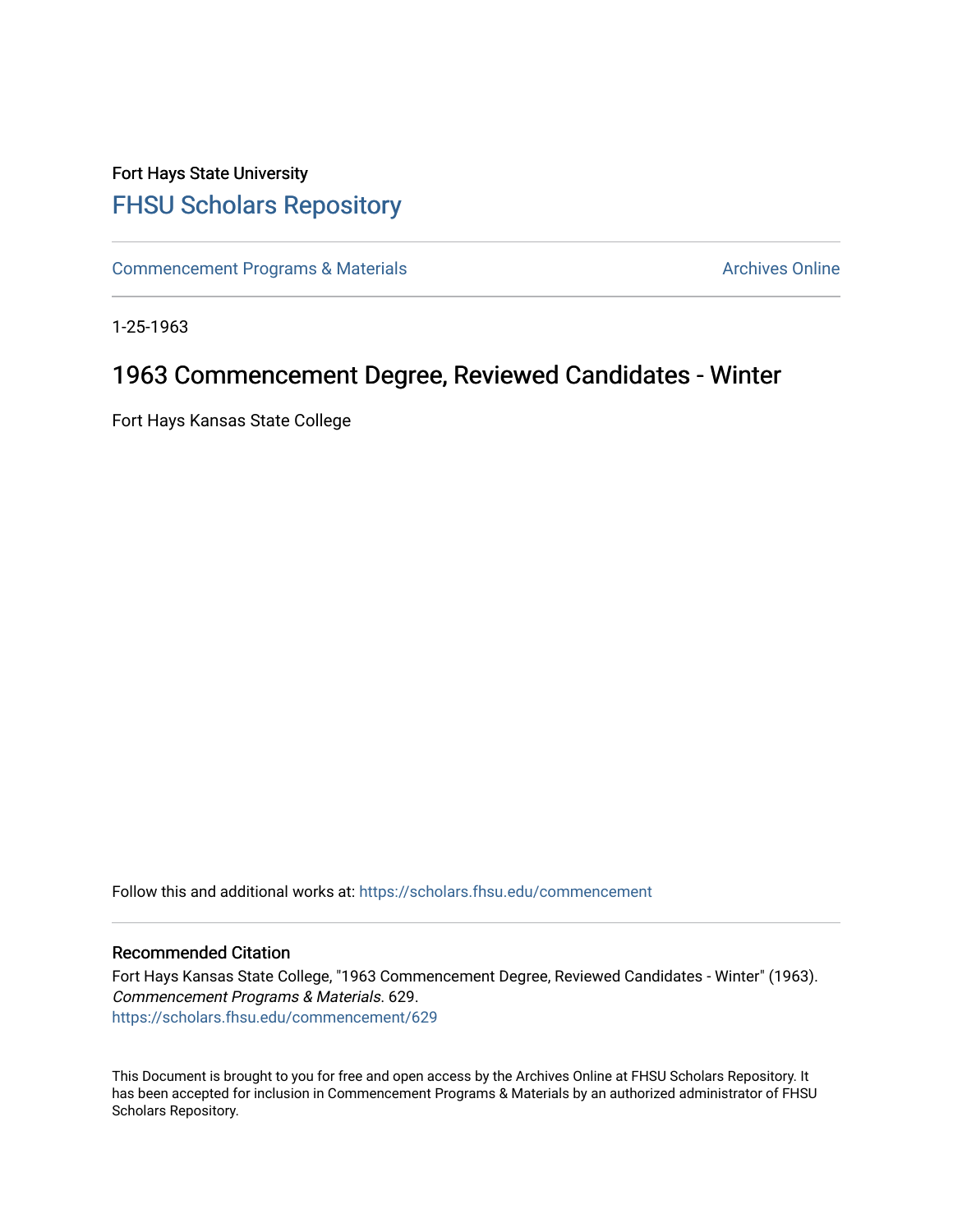## CANDIDATES FOR DEGREES January 25, 1963

WAP

| Name                          | Married<br>Single | Parents Name<br>Parents Address                                                                      |
|-------------------------------|-------------------|------------------------------------------------------------------------------------------------------|
| Richard Vernon Alumbaugh      | M                 | Mr. & Mrs. Albert Vernon alumbaugh<br>1529 N. Lorraine                                               |
| Kenneth Erwin Apsley          | S                 | Hutchinson, Kansas<br>Mr. & Mrs. Cecil Apsley<br>$R_e R_e$ #4                                        |
| Margaret Shogrin Arena        | M                 | Osage City, Kansas<br>Mw. E. J. Shogrin<br>Fowler, Kansas                                            |
| Oren Edward Ashby             | S                 | Mr. & Mrs. HarnyEW. Ashby<br>Dighton, Kansas                                                         |
| Marcelyn Stephenson Bangle    | M                 | Mr. & Mrs. R. J. Stephenson<br>Clayton, Kansas                                                       |
| Earl Raymond Blauer, Jr.      | S                 | Mr. & Mrs. E. R. Blauer<br>625 8th<br>Phillipsburg, Kansas                                           |
| Michael Ralph Bula            | $\mathbb S$       | Dr. & Mrs. R.E. Bila<br>109 E. 22nd Hays, Ks.                                                        |
| Francis Louis Burghart        | s                 | Mr. Albert Burghart<br>Spearville, Kansas                                                            |
| Merlyn Keith Burr             | S                 | Mr. & Mrs. Rred Burr<br>St. Francis, Kansas                                                          |
| Walton Fredrick Carlson       | M                 | Mr. Harold Carlson<br>470iWyiWiebitansas                                                             |
| Wallace Fredrick Caskey       | M                 | Russell, Kansas<br>MIL/ABC/DUBACH<br>Mrs. Lucille Caskey<br>X3X0/WAM<br>Ellis, Kansas                |
| Shirley Fern Churchill        | M                 | Mr. & Mrs. Frank Pizel<br>1016 Syracuse Goodland, Kansas                                             |
| Ruth Elaine Clark             | W                 | Mrs. John J. Myers<br>Box 177                                                                        |
| Dorothy Alois Cornwell        | M                 | Belleville, Kansas<br>Mtl/X/Mttl/Mattid/1l/16nes<br>Mr. M. Rex Cornwell                              |
| Barbara Jean Eversole Crowder | M                 | $210$ W. $26th$ St. - Hays, Kansas<br>Mr. & Mrs. E. W. Eversole<br>911 Avenue G - Dodge City, Kansas |
| Phillip Leon Curtis           | M                 | Mrs. Augusta Curtis<br>Syracuse, Kansas                                                              |
| Robert Grant Curtis           | $\mathbf S$       | Mr. Robert G. Curtis<br>R. R. 3 - St. John, Kansas                                                   |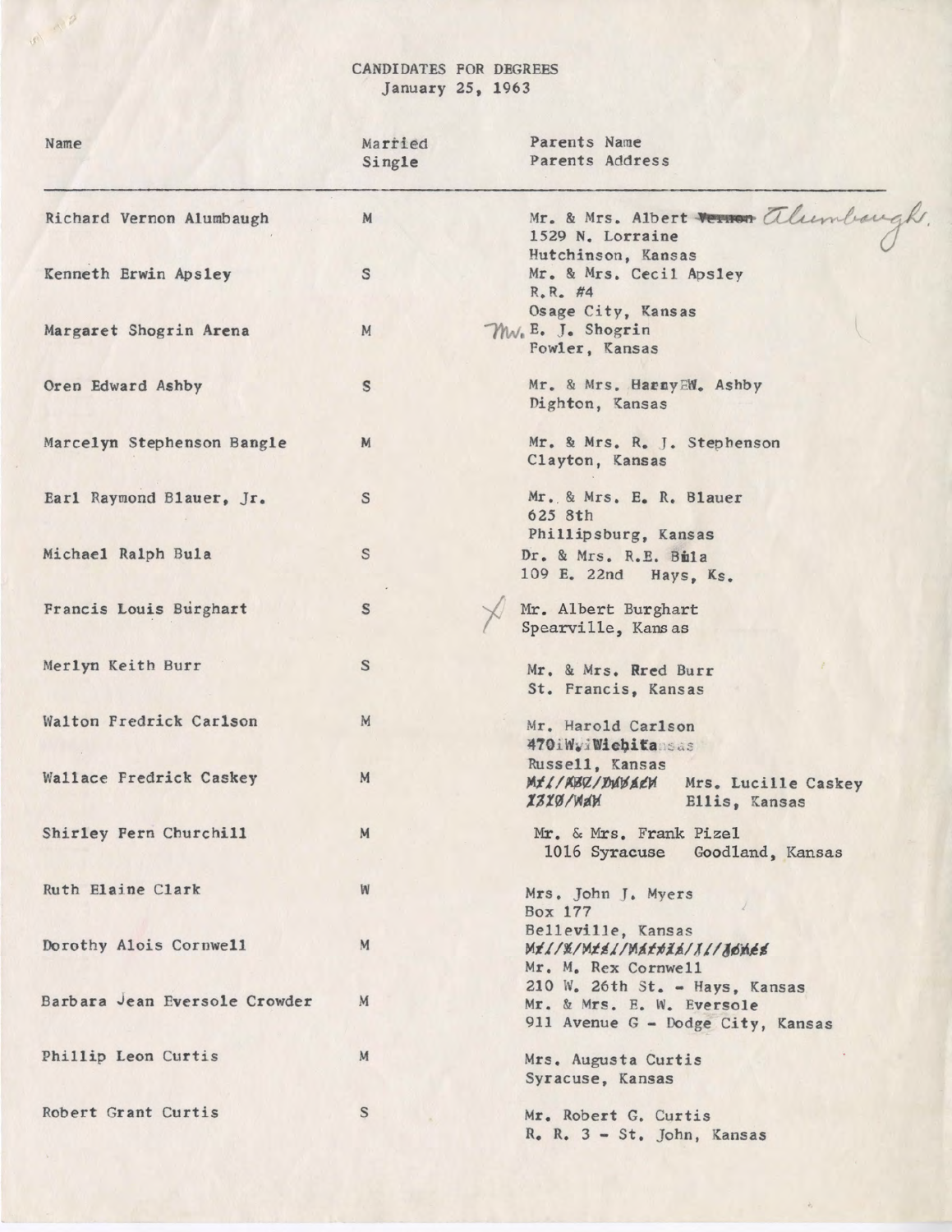| Donald Alan Dawson         | $\mathbb S$               | Mr. & Mrs. W. A. Dawson<br>458 East 3rd - Russell, Kansas                           |
|----------------------------|---------------------------|-------------------------------------------------------------------------------------|
| Mary Louise Horning Durall | M                         | Mr. & Mrs. Albert L. Horning<br>Ransom, Kansas                                      |
| Isabel Perkins Edwards     | W                         | no parents                                                                          |
| Norma June Eldridge        | $\boldsymbol{\mathsf{S}}$ | Mr. & Mrs. R. L. Eldridge<br>Lenora, Kansas                                         |
| Danny Ray Ellis            | M                         | Mr. & Mrs. Raymond Ellis                                                            |
| Jay Douglas Forsyth        |                           | M) On Work Mr. & Mrs. Jay Forsyth<br>Collect of the Mrs. Coolidge - Liberal, Kansas |
| Judith Lane Beaver Fox     |                           | $R_$ . $R_$ . $#3$ – St. John, Kansas                                               |
| Cheryl Rogene Frank        | S                         | Mr. & Mrs. R. G. Frank<br>400 Fossil - Russell, Kansas                              |
| Derryl Dean Franz          | M                         | Mr. & Mrs. John A. Franz<br>Rozel, Kansas                                           |
| Myra Lee Franz             | M                         | Mr. & Mrs. Guy Patterson<br>Rozel, Kansas                                           |
| Vera Fross                 | S                         | Mr. & Mrs. Joe Fross<br>216 W. 16th St. - Hays, Kansas                              |
| Gale Ralph Giebler         | M                         | Mr. & Mrs. Ralph V. Giebler<br>404 $W_e$ 27th - Hays, Kansas                        |
| Leon Beverly Graver        | s                         | Mr. & Mrs. L. G. Graver<br>Rush Center, Kansas                                      |
| Margaret Ann Boosa Griffin | M                         | Mr. & Mrs. W. G. Boosa<br>921 N. Grant - Liberal, Kansas                            |
| Evan Frederick Grund       | S                         | Mr. & Mrs. Leslee Grund<br>Sharon Springs, Kansas                                   |
| James Fredric Hamburg      | S                         | Mr. & Mrs. Fred J. Hamburg<br>Rt. 1 Ellis, Ks.                                      |
| Paula Ruth Harmon          | S                         | Mr. & Mrs. Paul M. Harmon .<br>Oberlin, Kansas                                      |
| Larry Dale Hawkins         | $\mathbb S$               | Mr. & Mrs. Delbert Hawkins<br>207 N. 3rd Atwood, Ks.                                |
| Larry Lee Heffel           | S                         | Mr. & Mrs. Arthur L. Heffel<br>4415 Minnie St. Kansas City, Ks.                     |
| Myron Gordon Hermes        | M                         | Mr. & Mrs. Gordon Hermes<br>1111 East B Hutchinson, Ks.                             |
| Stanley Gordon Hogsett     | S                         | Mr. & Mrs. B.tG. Hogsett<br>115 W. 16th Hays, Ks.                                   |

 $\Delta$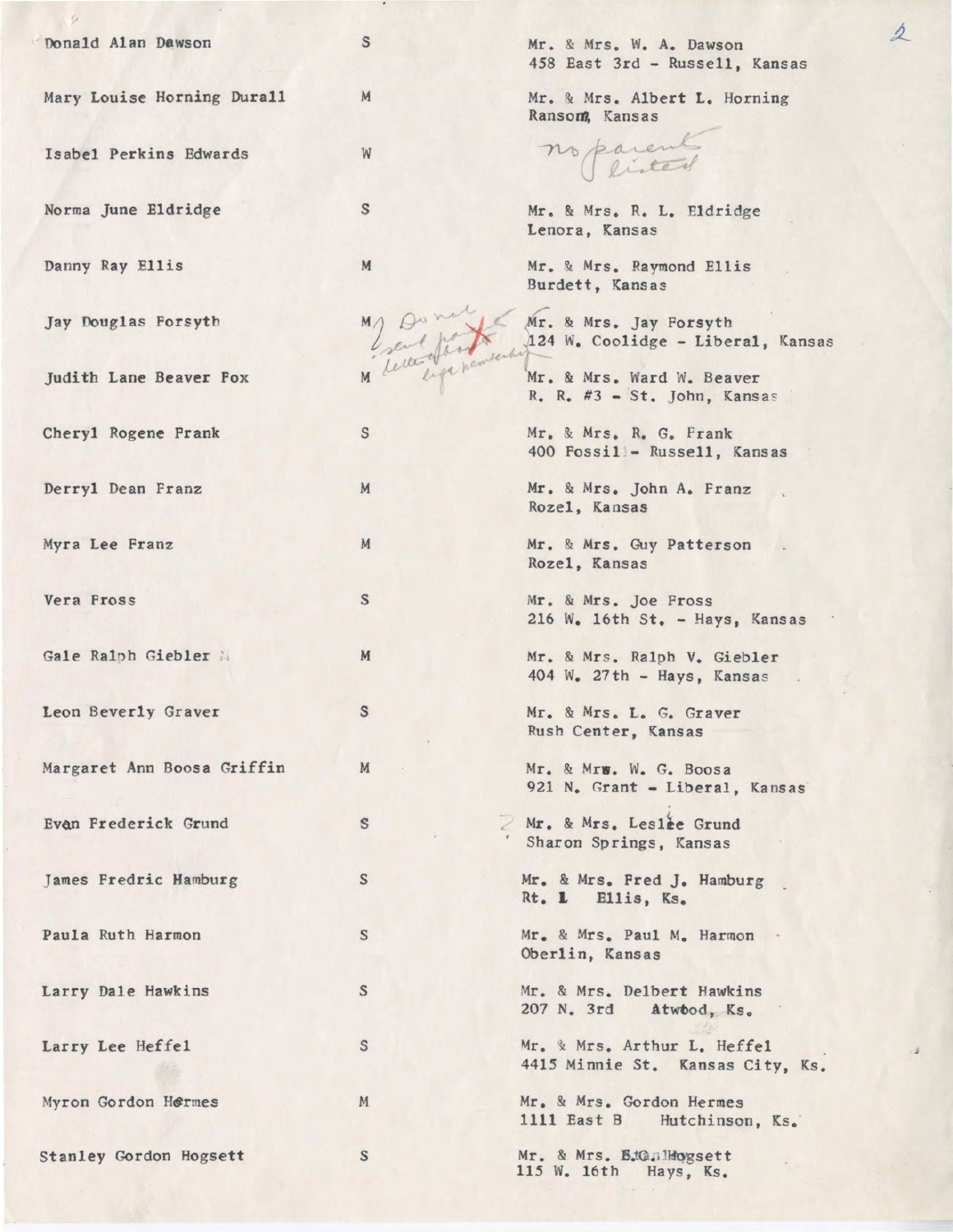| Hugo Harold Huslig        | M           | Mr. & Mrs. Leo V. Huslig<br>2020 17th St. Great Bend, Ks.     |
|---------------------------|-------------|---------------------------------------------------------------|
| Linda Glee Heide Jensen   | M           | Mr. & Mrs. Don Heide<br>Smith Center, Ks.                     |
| Charles Adrian Karr       | $\mathbb S$ | Mr. & Mrs. Howard Karr<br>1016 Main Stockton, Ks.             |
| Gary Lee Kraisinger       | $\mathbb S$ | Mr. & Mrs. Alfred Kraisinger<br>912 Madison Great Bendd Ks.   |
| Mimi Kruse                | S           | Mr. & Mrs. A.H. Kruse<br>702 So. Madison Plainville, Ks.      |
| Elvin Duane Lewis         | M           | Mr. & Mrs. Clarence E. Lewis<br>Minnebla, Kansas              |
| Robert E. Lipp            | M           | Mrs. C.A. Lipp<br>Box 186 Burdett, Ks.                        |
| Carl Edwin Lomax          | M           | Mr. & Mrs. Oliver Lomax<br>Modoc, Kansas                      |
| Sally Schnatterly Lomax   | M           | Mr. & Mrs. Harry Schnatterly<br>211 Circle Dr. Hays, Ks.      |
| Leon Charles Lutgen       | M           | Mr. & Mrs. Carl F. Lutgen<br>Cawker City, Ks.                 |
| Virginia Lee Mathews      | $\mathbb S$ | Mr. & Mrs. George B. Mathews<br>Tribune, Kansas               |
| Karyl Ann Roth McIntyre   | M           | Mr. & Mrs. Elmer M. Roth<br>3004 16th St. Great Bend, Ks.     |
| Patricia Jean Riley McKee | M           | Mrs. Mary Riley<br>1713 Wedgewood Dr. Wichita, Ks.            |
| Glen Ray Meharg           | ${\bf M}$   | Mr. & Mrs. Ray Meharg<br>205 E. 7th Hoisington, Ks.           |
| Merle Lynn Mills          | $\mathbb S$ | Mr. & Mrs. Marvin Mills<br>St. Francis, Ks.                   |
| Robert Neil Nagel         | $\mathbf S$ | Mr. & Mrs. Elmer Nagel<br>LaCrosse, Ks.                       |
| Russell Dean Oliver       | $\mathbb S$ | Mr. & Mrs. M.T. Oliver<br>RR 1 Box 90 Satanta, Ks.            |
| Marilyn Louise Orme       | $\mathbb S$ | Mr. & Mrs. Donald H. Orme<br>3215 S. Lincoln Englewood, Colo. |
| Daisy Ellen Northup Orr   | M           | Mr. & Mrs. Elvin Northup<br>Box 113 Woodston                  |
| Merle LaVern Parker       | M           | Mr. & Mrs. William Parker<br>Brewster, Ks.                    |
| Larry Preston Pedigo      | M           | Mr. & Mrs. Bruce Pedigo<br>R.R. 1 Great Bend, Ks.             |

 $\overline{3}$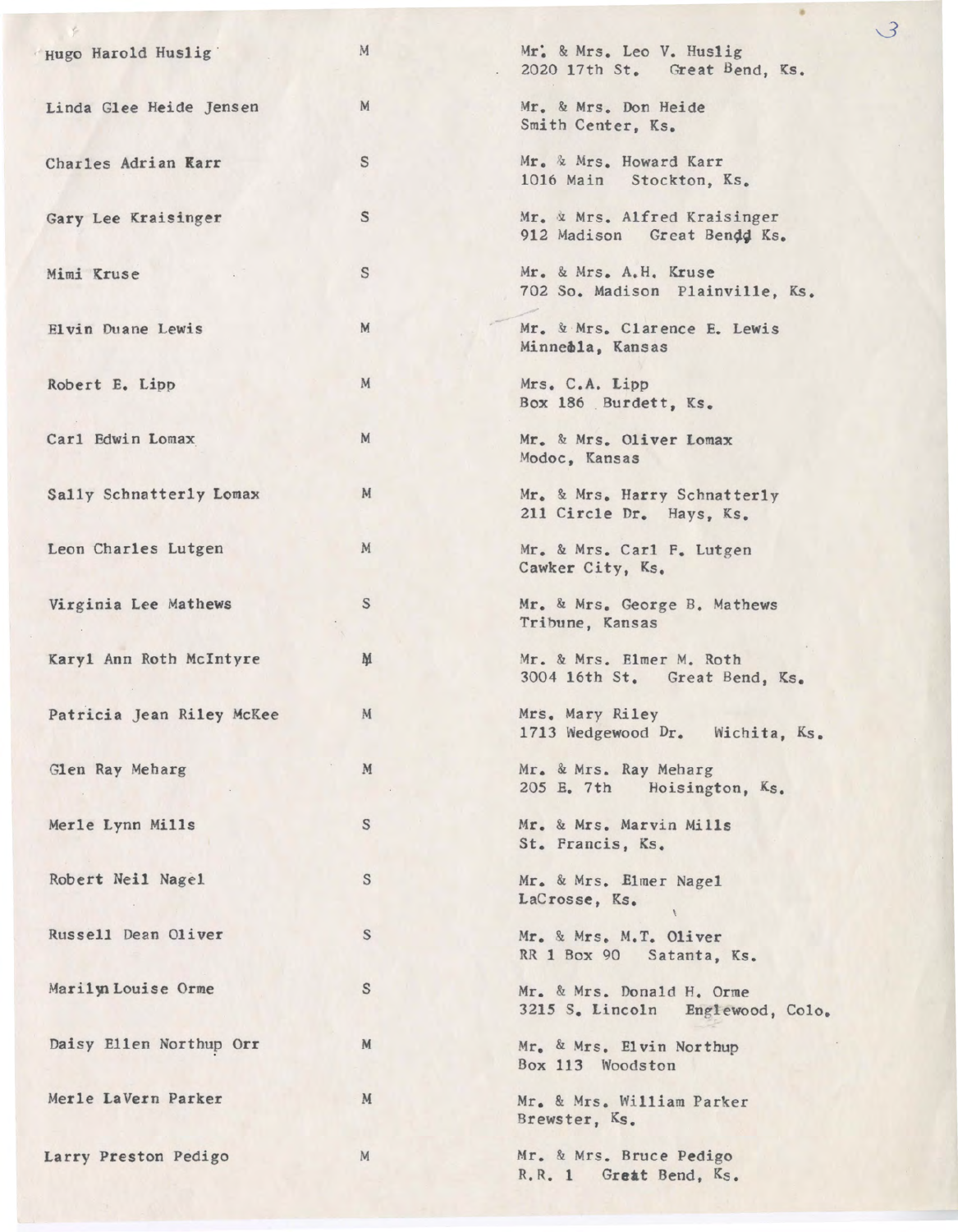| Joyce Ann Philip               | $\mathbb S$ | Mr. & Mrs. Ward R. Philip<br>Brownell, Kansas               |
|--------------------------------|-------------|-------------------------------------------------------------|
| Lois Selfridge Price           | M           | Mr. & Mrs. Claude Selfridge<br>Hanstonm Ks.                 |
| Margaret Virginia Ramsey       | M           | Sollach<br>Mr. & Mrs. Wm. Salbarb<br>128 Maple Russell, Ks. |
| Stanton Both Richardson        | S           | Mr. & Mrs. V.E. Richarson<br>Wilmore, Kansas                |
| Carla Beth Rodeman             | S           | Mr. & Mrs. Charles Rodeman<br>Ness City, Kansas             |
| Reva Gail Rodeman              | $\mathbb S$ | Mr. & Mrs. Charles Rodeman<br>Ness City, Kansas             |
| Jerry Rex Royer                | M           | Mr. & Mrs. E.E. Royer<br>Leoti, Kansas                      |
| James Anthony Schieferecke     | S           | Mr. & Mrs. Bernard Schieferecke<br>Dresden, Kansas          |
| Jay Gordon Sekavec             | M           | Dr. & Mrs. G.B. Sekavec<br>525 Freeman Oakley, Ks.          |
| Sara Ann Barnett Sekavec       | M           | Mr. & Mrs. R.A. Barnett<br>2306 Plum<br>Hays, Kansas        |
| Carlyle Riemer Sivesind        | M           | Mr. & Mrs. Clifford J. Sivesind<br>Halliday, No. Dakota     |
| Glenneth Marcene Smith         | S           | Mr. & Mrs. L. Lee Smith<br>Code11, Kansas                   |
| Martha Low Springfeldt         | S           | Mr. & Mrs. Virgil L. Springfeldt<br>Bushton, Ks.            |
| Mildred Rebecca Smith Steckman | M           | no posent                                                   |
| Roger Wilbert Steinert         | M           | Mr. & Mrs. Wilbert Steinert<br>R.R. 1 Russell, Ks.          |
| Linda Melton Stoskopf          | M           | Mr. & Mrs. William N. Melton<br>R.R. 1 Concordia, Ks.       |
| Thomas Dale Stricker           | S           | Mr. & Mrs. Gottfried Stricker<br>R.R. 2 Box 40 Russell, Ks. |
| John Marion Stull              | M           | Mr. & Mrs. Elza Stull<br>Ransom, Kansas                     |
| David Ray Sunderland           | $\mathbf S$ | Mrs. Norma Sunderland<br>Bird City, Kansas                  |
| Kenneth Roy Tidball            | ${\cal M}$  | Mr. & Mrs. Robert N. Tidball<br>Collyer, Ks.                |
| Dorothy Wilson Turney          | M           | Mr. L.M. Wilson<br>702 S. F Hugo, Okla.                     |

 $\overline{\psi}$